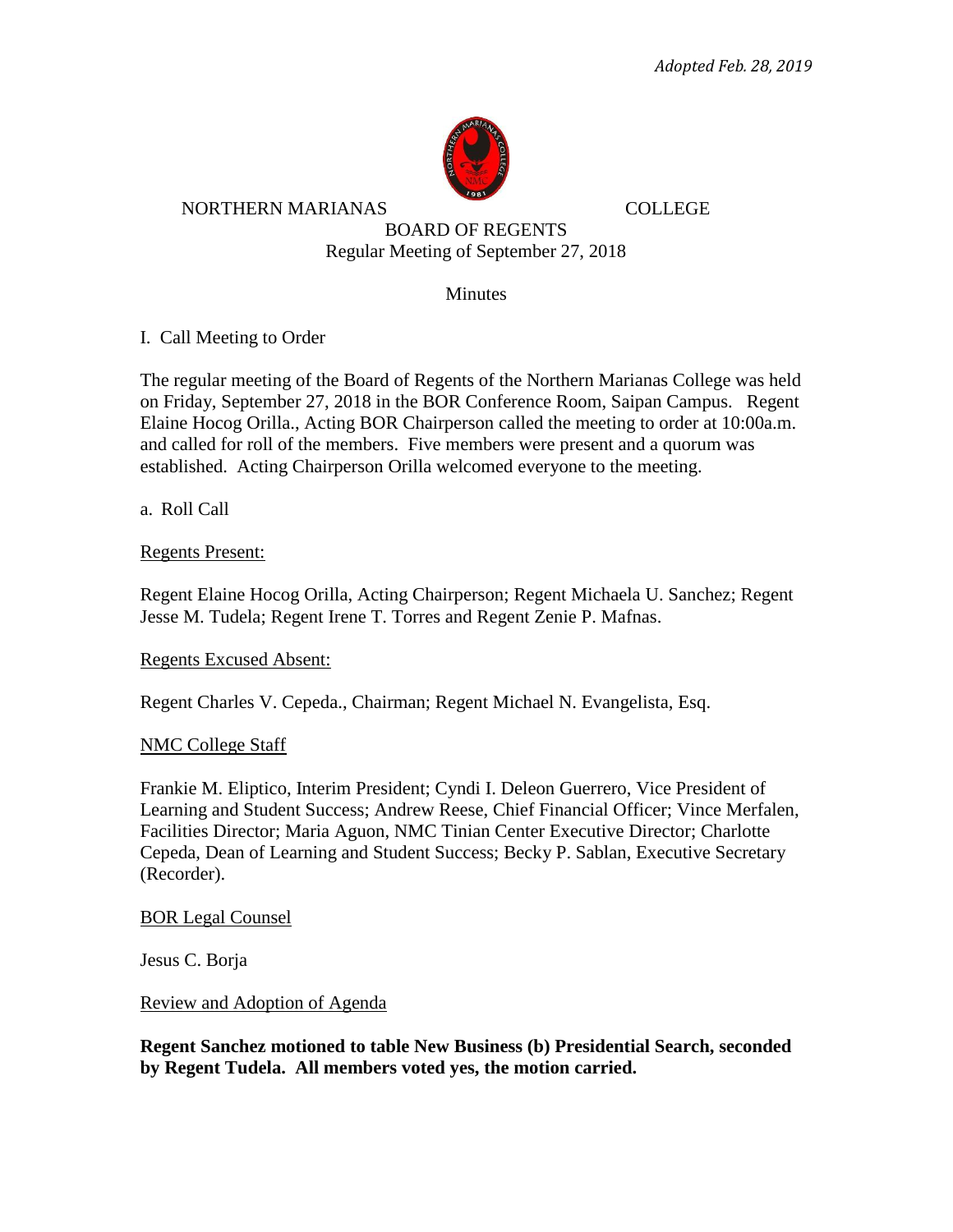**Regent Torres motioned to adopt the agenda, seconded by Regent Sanchez. All members voted yes, the motion carried.** 

### Review and Adoption of Minutes

June 22, 2018 regular meeting August 17, 2018 special meeting

Interim President Eliptico requested to defer action of the minutes for the next meeting.

### **Regent Torres motioned to table this item. There were no objections, the motion carried.**

II. Public Comment Period: Individuals may orally testify on items on the agenda during the Public Comment Period. Written testimony is also accepted. Oral testimonies are limited to five (5) minutes. – None.

III. Reports and Action from Standing Committees

# **FINANCE COMMITTEE, Regent Irene T. Torres, Chair**

On behalf of the Finance committee, Regent Torres provided a brief update. She informed the board that the finance committee met recently to discuss agenda items that are for today's meeting to include the FY 2019 Operations Budget and the board resolutions. Regent Torres will go into more details when the time comes to address the finance items.

## **AUDIT COMMITTEE, Regent Zenie P. Mafnas, Chair**

No report.

## **HUMAN RESOURCES COMMITTEE, Regent Zenie P. Mafnas, Chair**

On behalf of the HR Committee, Regent Mafnas provided a brief update. She indicated that the committee met recently to discuss the Employee Classification and Compensation Plan. The committee will share its review and discussion on this particular item later in the agenda.

## **REGENT NOMINATING COMMITTEE, Regent Irene T. Torres, Chair**

None.

## **PROGRAM COMMITTEE, Regent Michael Norita Evangelista, Chair**

None.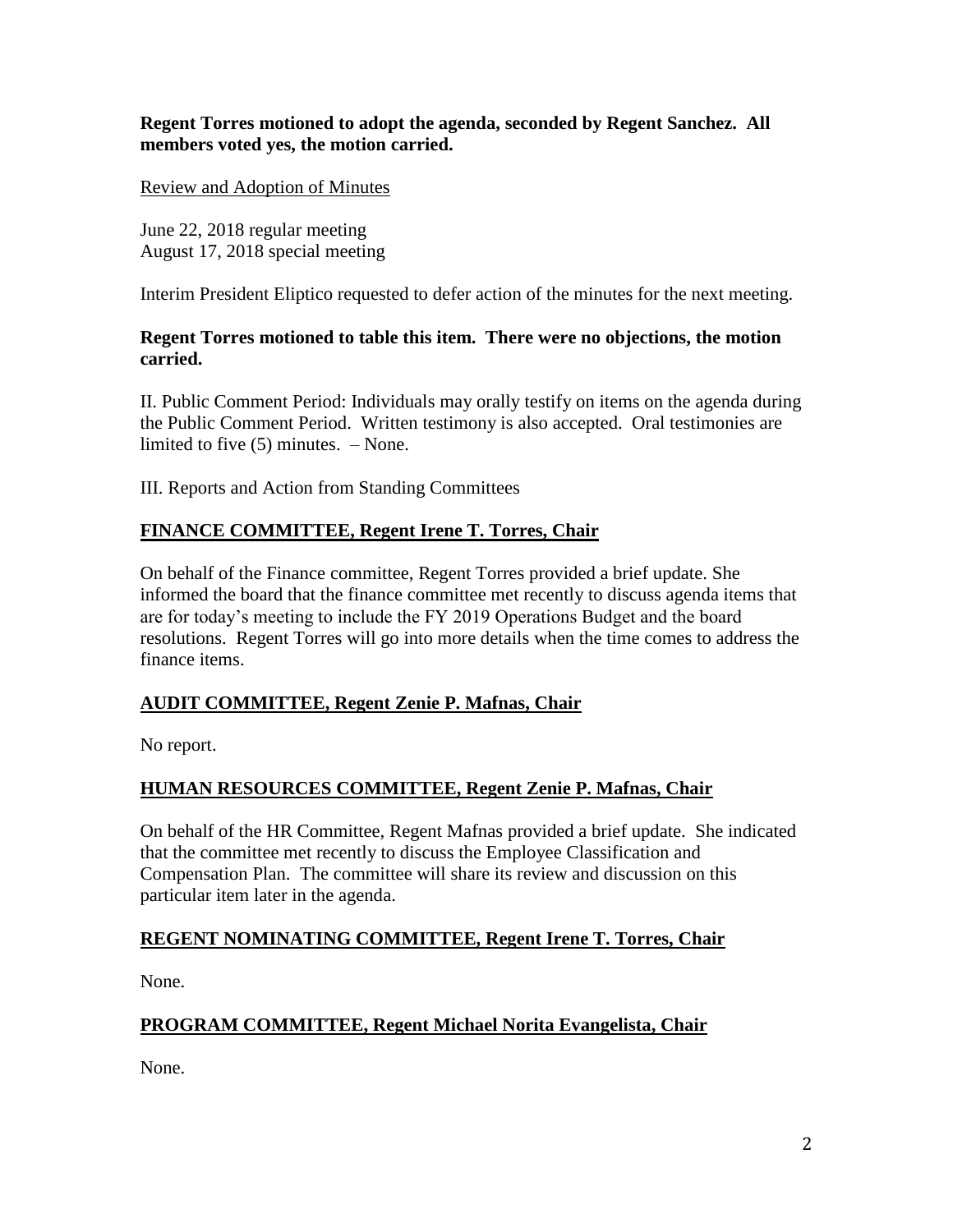### **OLD BUSINESS**

### Board Resolution No. 2018-02: NMC debit/credit card

Interim President Eliptico began by providing some background information regarding this request. He went on to say that the college is requesting for the board to approve BOR Resolution No. 2018-02 which informs the bank that the board has authorized the college to proceed in obtaining a debit/credit card for the institution. Additionally, this resolution was passed in 2013 and because it's been several years, the bank is requesting for a new resolution. At the last meeting, some of the board members brought up some concerns regarding procedures and policy. At the committee meeting, some of these concerns were addressed to include the procedures and steps taken to ensure the responsible use of the debit/credit card. IP Eliptico reassured the board members that the procurement process will remain the same and that this is adding another payment method.

**Regent Torres, Finance Committee Chair motioned to approve BOR Resolution No. 2018-02: NMC debit/credit card, seconded by Regent Mafnas.** For discussion purposes, Regent Tudela referred to line three of the resolution and inquired if it would be prudent to include a specific timeframe. Counsel Borja indicated that it is the boards purview to insert a monitoring mechanism if it so chooses to do so. He also indicated that he doesn't see any problem with it and does not believe that it would deter or prohibit any banks or companies from accepting such authority from the resolution.

Andrew Reese, Chief Financial Officer indicated that the college does a monthly reconciliation with all bank accounts which would also include the debit/credit card. The monthly reconciliations would also ensure the monitoring the activity of this account. IP Eliptico also added that the monthly frequencies is already embedded into the procedures.

After much discussion, Acting Chairperson Orilla called for the vote to adopt the resolution. **All members voted yes, the motion passed.** 

### Board Policy No. 6000 – Employee Classification and Compensation Plan

Interim President Eliptico explained that this is the college's ongoing efforts to streamline and improve the HR processes that affect the whole institution. For the last few years, the college has been working from three different classification and compensation plans. This proposal would also ensure that all current and incoming employees are all classified under one system that is updated and reflects current situation of the college. He went on to say that the proposal that was discussed at the committee meeting, however, the review is not ready yet but very close to completion. IP Eliptico indicated that this is an update of the status of the proposal and that the college will come back to the board once it is ready for its review and consideration.

VP Deleon Guerrero informed the board that the work of cleaning and updating of the compensation listing was necessary. There were concerns of the inequities between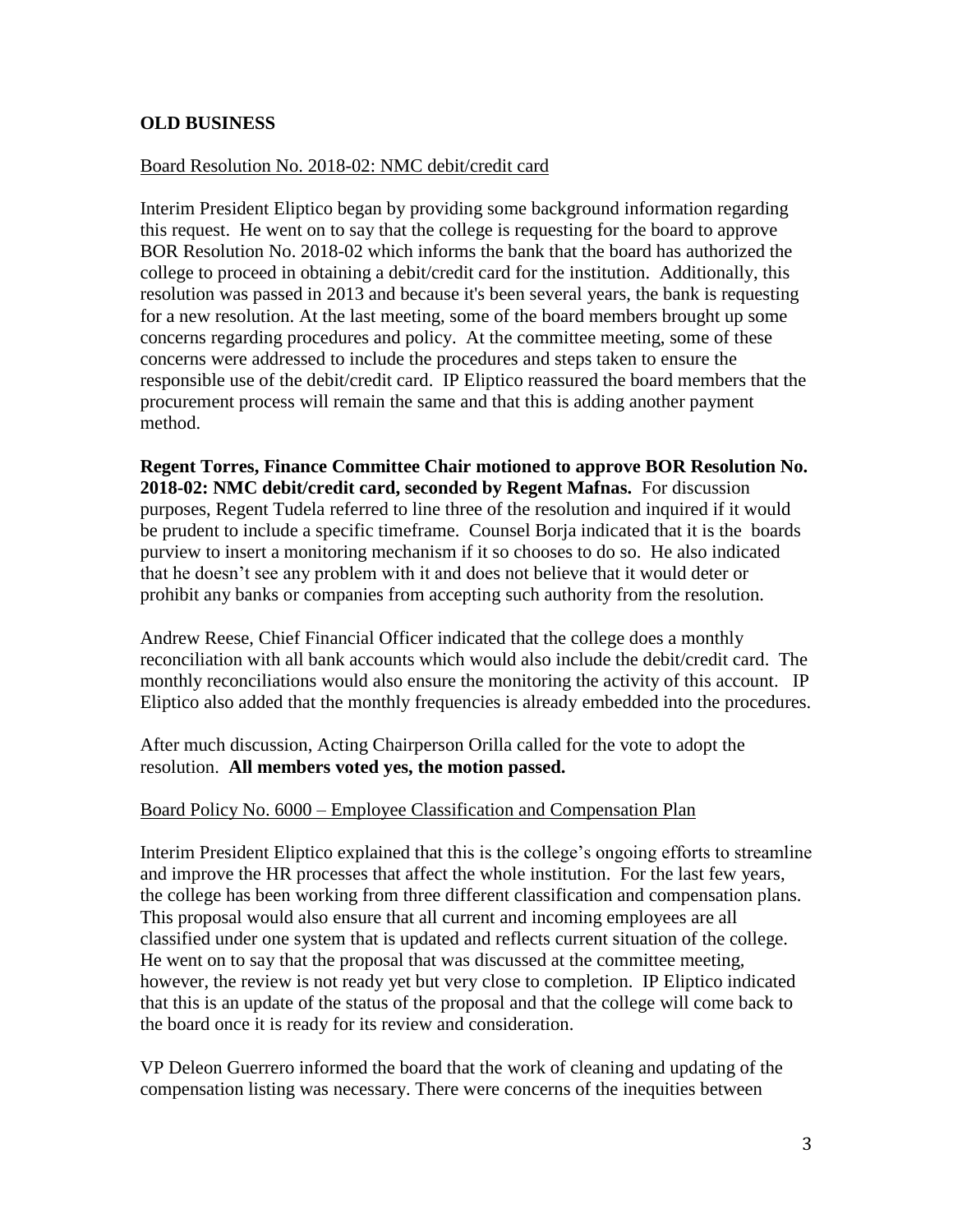employees having the same positions and carrying the same qualifications. The proposal would in turn fix this problem and align it with the organizational chart of the institution. But furthermore, this would also align the college with the rest of the CNMI government. Lastly, this proposal would ensure that the college could recruit and hire highly qualified individuals and be able to retain them. VP Deleon Guerrero also mentioned that some may realize a difference in compensation and some may not.

Acting Chairperson Orilla stated that so long as people don't expect to have a salary increase. Regent Tudela indicated that it's also important to note that the salary drop does not happen to those who are already making the salary that they already have.

Acting Chairperson Orilla informed the board that this is just the preliminary presentation of the proposal. The staff has a lot of work ahead of them to get this to its ready stage.

Counsel Borja recommended that to avoid any possible accusation of fairness, it would be a good idea to look at previous pay scales to ensure that there are no disparities. It is something we need to avoid when working on the proposed employee compensation and classification plan.

Acting Chairperson Orilla indicated that this concern was also discussed at the committee meeting and it will be part of the review process.

### **Regent Torres motioned to table this item, seconded by Regent Mafnas. The motion carried. This item is tabled.**

## **FY 2019 Operations Budget**

On behalf of the Finance Committee, Regent Torres informed the board that the finance committee met and discussed the FY 2019 Operations Budget. **Regent Torres motioned to approve the FY 2019 Operations Budget, seconded by Regent Sanchez.** 

### **Discussion:**

Interim President Eliptico thanked the finance team for all their hard work in putting the package together for today's meeting to include the changes that were recommended by the committee. The fiscal year 2019 operations budget is provided in the Board of Regents packet. The documents represents the current and best judgement of the college's anticipated revenues relative for fiscal year 2019. This information was based on what was available for today's meeting. The tentative budget projects a revenue of \$4,500.000 and expenditures of \$4,675.000 in the college's operating funds.

IP Eliptico also gave an overview of the budget request proposal as follows:

- 1) \$4.5 Million budget ceiling request for FY 2019.
- 2) \$4.5 Million revenue projection.
- 3) Detailed Breakdown: Facilities \$800k; Academic Programs \$900k.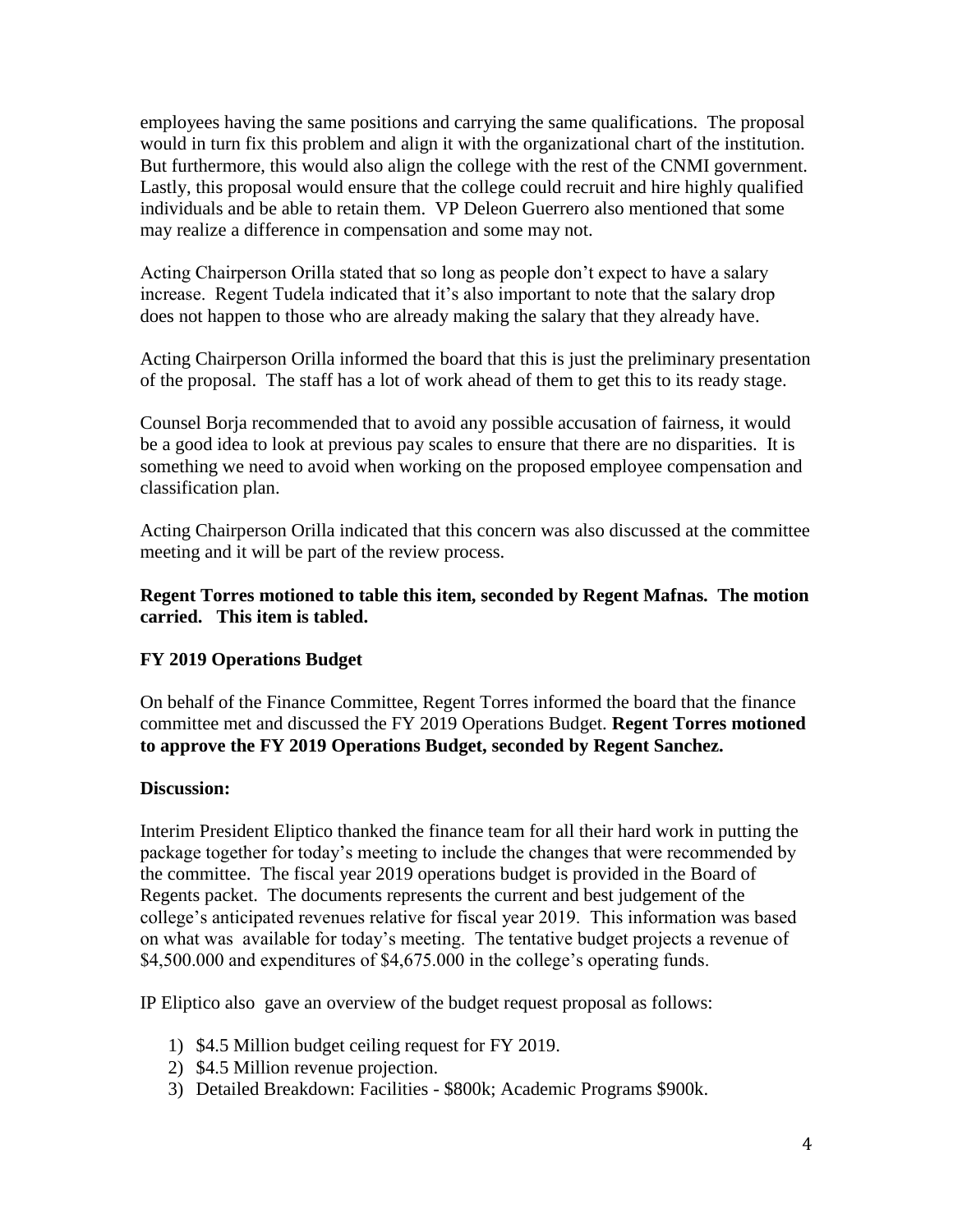4) Reallocation: Funding for Professional Development activities; construction plans and some upgrades to include security cameras.

Furthermore, after the Budget and Finance Committee (BAFC) submitted its proposal, the college had a better sense of what the budget was going to look like for 2019. The college was able to free up some of the personnel deficit and also reallocated some of the identified resources that were taken out during the BAFC process that included some of the professional development activities. One of the biggest things that is coming up for the college is the preparation for our accreditation self study in 2019. Interim President Eliptico also added that there are also construction plans that were included in the budget.

Overall, he felt that it was the fairest process but believes that we can also make improvements in terms of tracing the budget allocation back to planning and program review. In the end, IP Eliptico stated that he is proud of the budget proposal and also thanked the CFO, Vice President Deleon Guerrero and BAFC members for all their hard work.

Regent Tudela asked about the budget for the Natural Resources Management (NRM) program because the budget proposal shows a budget cut from nine thousand dollars to five hundred dollars. CFO Reese explained that historically they have been functioning with federal grants. In the past, they have received zero dollars but in recent years BAFC gave them some money. As it turned out, the program didn't need it because they are receiving one hundred thousand dollars of federal funds.

Regent Mafnas also added that the committee requested to note those variances by adding an additional line.

IP Eliptico said that it was good suggestion. He also indicated that one of the goals for the next budget period is to show what departments are getting on both the operations and appropriations side of the budget that way the board can get a clearer picture of what the departments are getting in terms of for salaries and for programmatic purposes.

VP Deleon Guerrero added that one of the things that is a topic of discussion for her department as well is resource allocation and the importance of linking the budget back to the accreditation standard. Thus, by doing so, we develop the culture of accountability and transparency.

Regent Tudela inquired the reason personnel is not included in the worksheet. IP Eliptico explained that most of the non-federal are paid by appropriations.

Regent Tudela recently attended the Nursing Advisory Council meeting and there was conversation about charging the students clinical fees. The discussion came from the students that paid that fee and that CHCC has an MOU with NMC. The understanding is that the fees will be paid back if the student is hired by CHCC and passes the NCLEX. The discussion is who will hold that money until such time the student passes the test and is hired. IP Eliptico stated that he is not familiar with the discussion yet but will ask the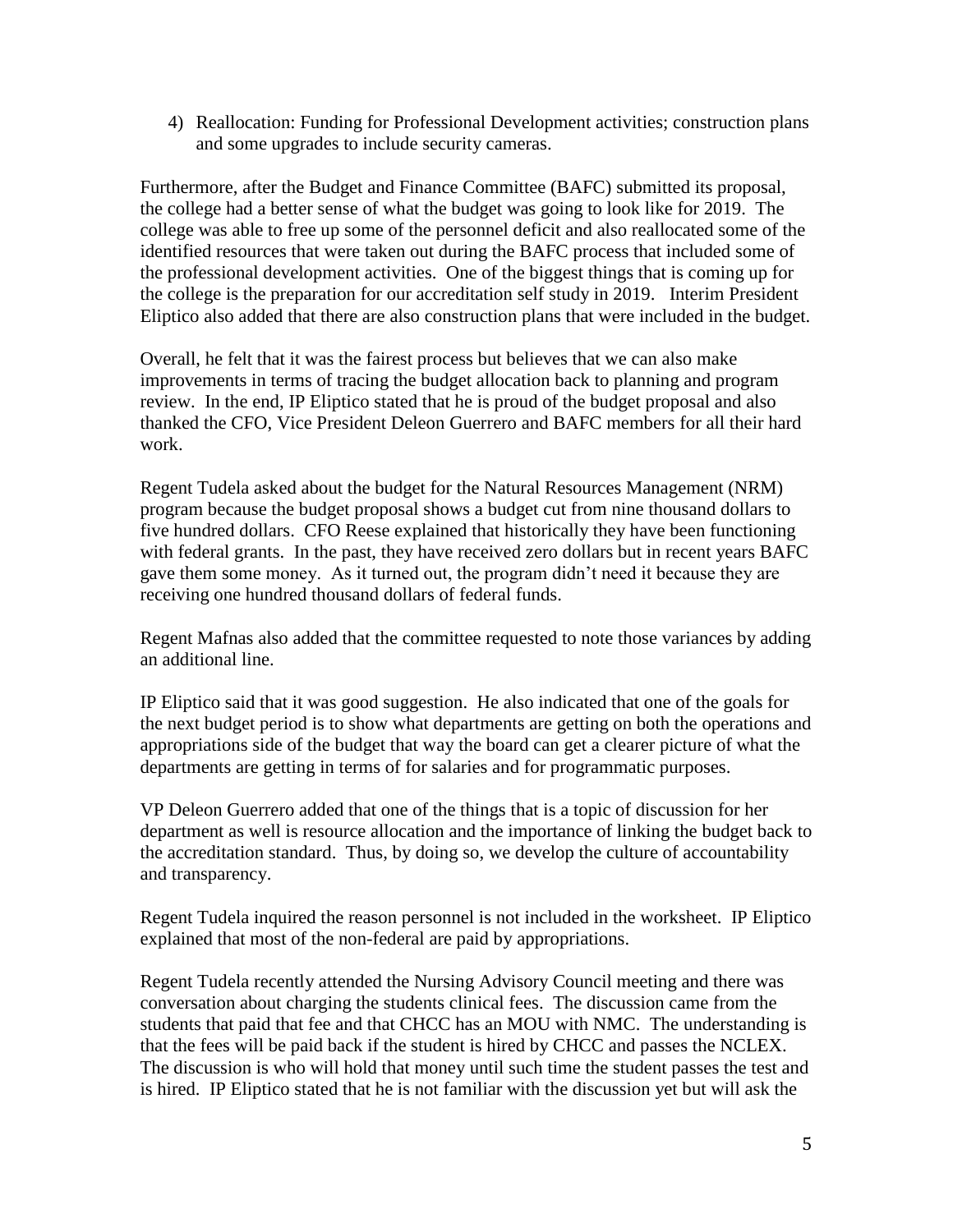Vice-President and CFO to look into it so that we can minimize the impact to the student while going to school.

IP Eliptico noted that there is no line item for the Board of Regents because that is being funded through appropriations.

IP Eliptico informed the board that the budget process was a fair one and hopes to improve the budgeting process by also tracing the budget allocation back to planning/program review in the next budget cycle.

IP Eliptico recommended approval of the FY 2019 budget as presented.

**After a lengthy discussion, Acting Chairperson Orilla called for vote of the agenda item, FY 2019 Operations Budget for adoption. All members voted yes, the motion carried.** 

BOR Resolution No. 2018-03 – Bank Signatures

**Regent Torres motioned to approve BOR Resolution No. 2018-03: Bank Signatures, seconded by Sanchez. All members voted yes, the motion carried.** 

## **NMC Executive Reports**

a. Interim President's Report

Mr. Frankie M. Eliptico, Interim President Reported:

- 1) Preparations for the FY 2019 Operations Budget
- 2) Appropriations Budget
- 3) Expecting an additional one million dollars supplemental funding.
- 4) Education Summit was a very successful event.
- 5) First time, partnered with the Saipan Chamber of Commerce for the Gubernatorial and Delegate debate. It was a successful collaboration.
- 6) Taniguchi Ruth Makio Architects (TRMA) close to presenting plans to the college. They are at ninety percent completion. The bid will be out soon and hope to start the project in January.
- 7) NMC and McREL Pacific fostered a partnership to work on developing a math course that will help incoming students place into college level math.
- 8) Upcoming Events: calendar events for board members via email accounts.

IP Eliptico informed the board that the college will feature a program at each board meeting. VP Deleon Guerrero recommended that we start this off with the Criminal Justice program. VP Deleon Guerrero thanked IP Eliptico for the introduction. She introduced Ms. Zerlyn Taimano who is the program coordinator. A handout was provided. See presentation below: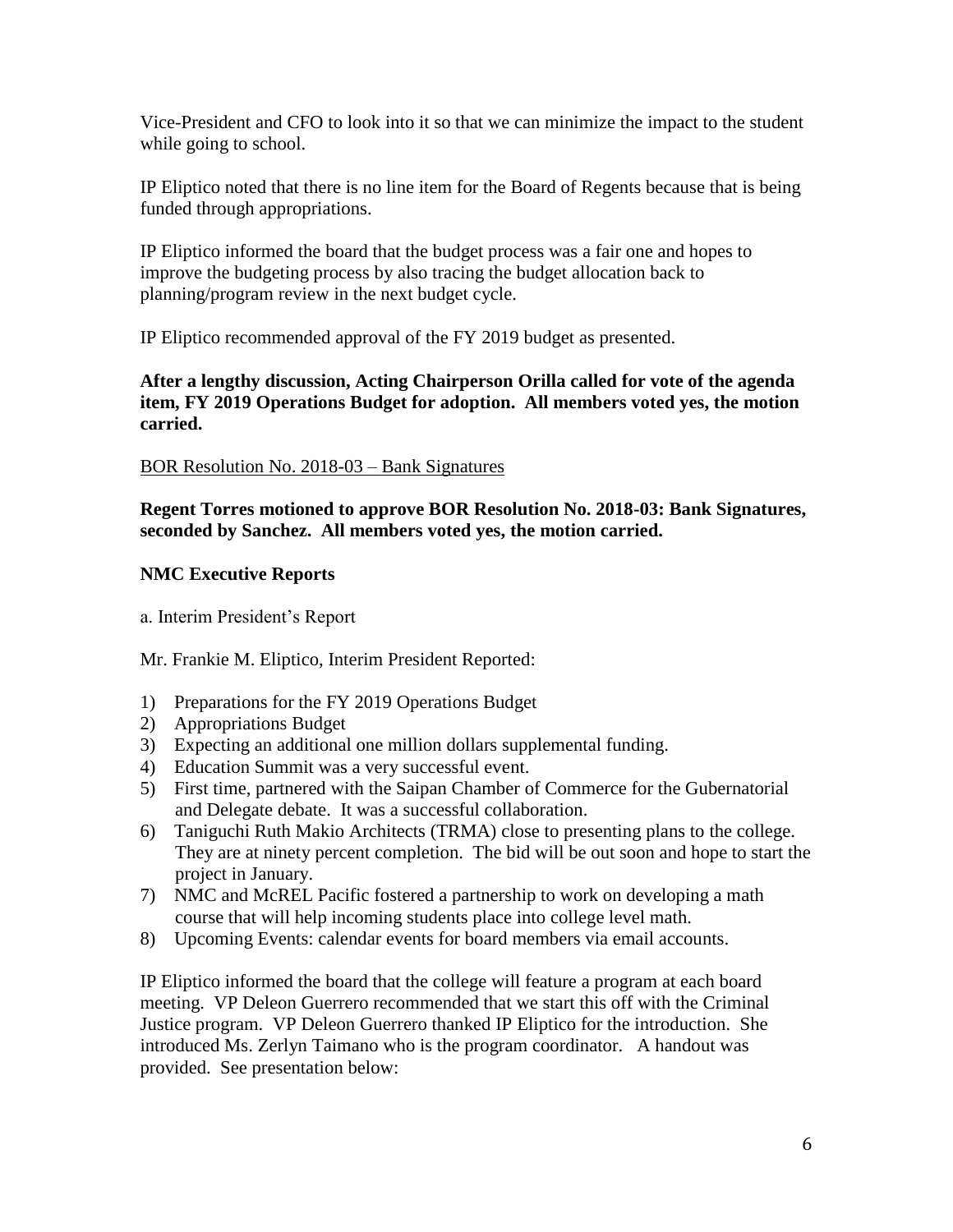### **Program Feature: NMC Criminal Justice Program**

Zerlyn Taimanao, Criminal Justice Program Coordinator reported that the Criminal Justice program was implemented in 1990 to provide training and technical support to the CNMI Department of Public Safety. The program has since expanded to include areas in basic law enforcement and fire science. The program offers two degree programs and two certificates programs. They are as follows:

Degree programs:

- 1) Associate in Applied Science in Criminal Justice (1990)
- 2) Associate in Applied Science in Fire Science Technology (2017)

Certificate programs:

- 1) Certificate of Completion in Basic Law Enforcement (1992)
- 2) Certificate of Completion in Fire Science Technology (1995)

Ms. Taimanao explained that the program's primary clientele includes the various government agencies to include the CNMI Department of Public Safety, Fire and Emergency Medical Services, the Commonwealth Ports Authority, Division of Customs, Department of Corrections, CNMI Homeland Security and the general public.

Overall, the program is funded through the NMC appropriations and operations. Enrollment for the degree program has grown over the years and graduation rates are slowly climbing. The certificate program is fairly new so there is no data at this time. In the meantime, the department is working with the department of fire and emergency medical services and the prior learning assessment program at NMC to identify a cohort to get this program started. Currently, the program is running the academy on Tinian through a memorandum of understanding with the Tinian Mayor's Office. The implementation of the program is in its early stages for Rota. She concluded her presentation by thanking the members of the Board of Regents, IP Eliptico, Dean Cepeda and VP Deleon Guerrero for all their support.

### **b) WASC Accreditation Update**

Dean Charlotte Cepeda, Accreditation Liaison Officer provided an update on the ongoing accreditation efforts, she highlighted the following.

- 1) July 2018 Substantive Change Screening Proposal Submitted to WSCUC
	- Purpose: To include Rota and Tinian as full instructional campuses. we are currently limited to offering less than 50% of any program to students at both of these sites.
- 2) September 20-21, 2018 Rota site visit and review (proposal will be completed, NMC review process, WSCUC submission).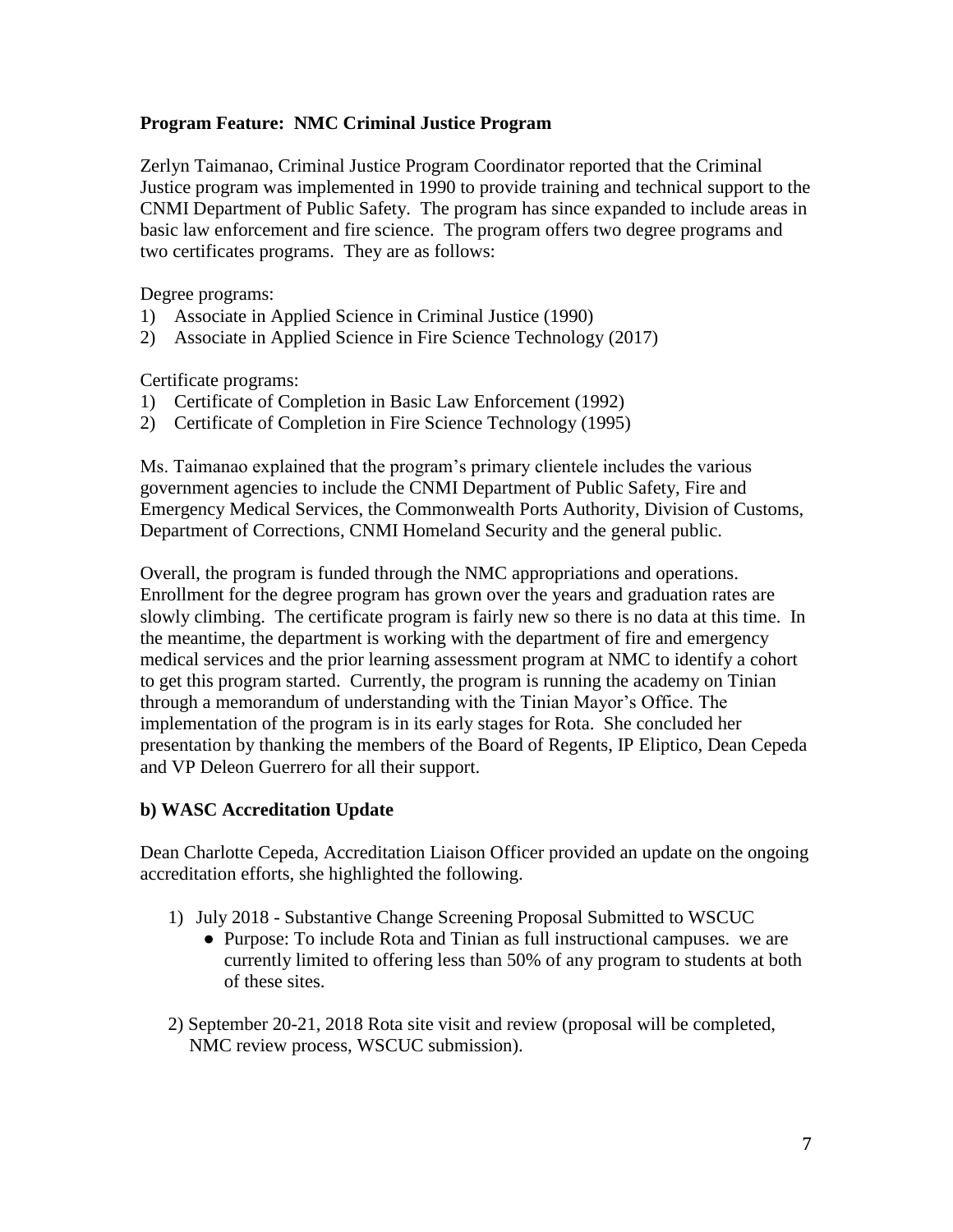- 3) September 24-25, 2018 Tinian site visit and review (proposal will be completed, NMC review process, WSCUC submission).
- 4) October 30-31, 2018 WSCUC Liaison Officer visit for tech assistance for 2018 Off-Site Review Report.
- 5) November 1, 2018 Progress Report Due Ongoing.
- 6) May 31, 2019 Annual Report Due (updated Student Achievement Data to include this 2018).
- 7) August 8, 2019 Off Site Institutional Report "Self Study" Due (Reaffirmation Steering Committee has met twice)
- 8) October 17, 2019 Off Site Review (OSR) with Commission (Probably teleconference or video conference with President, ALO and others to be determined with guidance from WSCUC Liaison Officer during visit in October 2018).
- 9) November 1, 2019 Program Report Due (Components will be determined by correspondences from WSCUC).
- 10) January 14, 2020 Additional documents requested by the Team after Off Site Review (Additional document requests will stem from October 17, 2019 OSR).
- 11) March 10-12, 2020 Accreditation Reaffirmation Site Visit (Visiting team will be at NMC, will receive special requests for meetings based on the OSR and/or additional needs).
- 12) June 24 or 25, 2020 Accreditation Commission Review (NMC must send President, ALO and other key personnel to meet with the Commission).
- 13) July 2020 NMC Accreditation Status will be determined by WSCUC.

## **c. Legislative Update**

Interim President Eliptico provided an update (handout circulated). He highlighted some key updates.

- a) H.B. 20-133: To Rename NMC Building P the "Agnes McPhetres as the "Agnes McPhetres Administrative Building" has passed the House of Rep and is currently with the Senate. The Senate is meeting this afternoon and its on their agenda. NMC provided comments.
- b) H.B. 20-173: FY 2019 Appropriations Budget is currently with the Governor for his signature.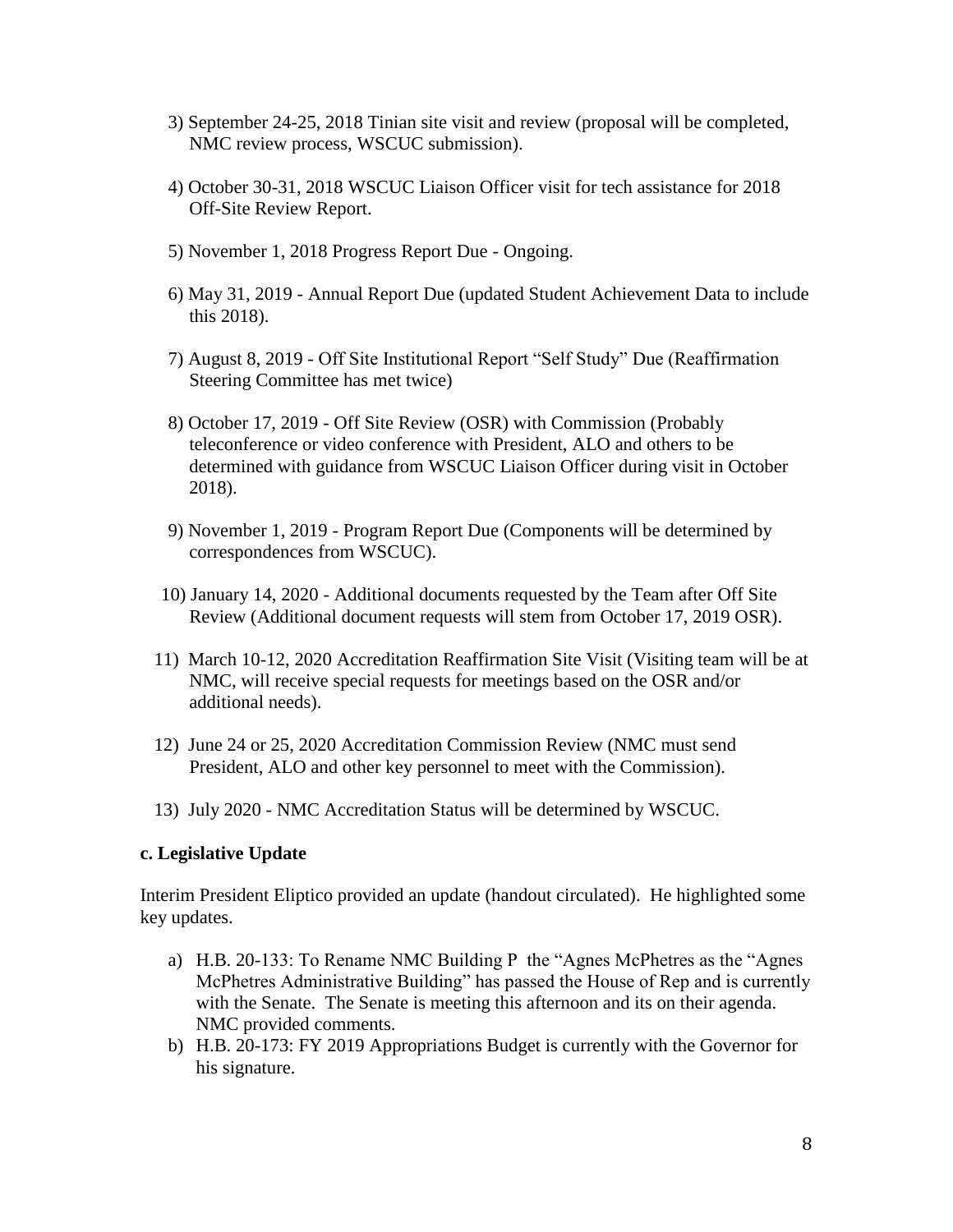- c) H.B. 20-187: Appropriates \$1M to NMC from the Special Casino Gross Revenue Tax Account passed the House of Rep earlier this week and it's the Senate's calendar for passage.
- d) S.B. 20-71: Bill that provides the Nursing Profession Scholarship for students who choose to pursue Nursing as a career.
- e) S.B. 20-17: To establish the NMTI as a government entity. NMC learned that there was a Senate version, however, that version is not ready. The college has reached out to the Senate to give us the opportunity to review the amendment and to comment on it. Senator Justo Quitugua is the author of the bill. VP Deleon Guerrero mentioned that some of the issues faced with the bill is the issue on the availability of resources to ensure that NMC gets its share to be able to operate and function. Secondly, in reading the two versions of the proposed bill, the only difference is that the Senate bill actually expands further to include language on the regulatory authority that is being proposed for this entity should NMTI become a public entity. VP Deleon Guerrero went on to say that from a programmatic standpoint, the language for both bills state that it is not intended to supplant or replace any established programs at NMC and PSS. The bills are not clear as to which specific career programs they're going to offer. The college is concerned about duplicating programs which would then result in a competition for resources.

Counsel Borja informed the board that he did render an opinion regarding the constitutionality of the original bill on this assistance to NMTI. He believes that the language that refers to replacing established programs at NMC may be a result from his opinion that it was unconstitutional because the constitution gives to NMC the jurisdiction on educational education.

Acting Chair Orilla thanked IP Eliptico for his report. At this time, she recognized Counsel Borja. Counsel Borja commented on the ALO's report regarding accreditation. He reminded the board that when the college was under the ACCJC Junior Commission, the board was cited for not referring to the Rota and Tinian instructional sites as "campuses." IP Eliptico mentioned that ten years ago, we did suspend the programs on Rota and Tinian because we weren't able to offer the full complement of students services at that time. The move that the college wants to take is in the direction that would expand the programs and services to Rota and Tinian so students do not have to leave their respective island to be able to access NMC services.

VP Deleon Guerrero said that as mentioned during the criminal justice program presentation earlier that because of accreditation requirements, the program had to be split up the way it is (some on Saipan, On-Site and On-Line) because there is a limitation by how much we can offer to both Rota and Tinian. We are currently limited to offering less than 50% of any program to students at both of these sites. Although the demand is there, we have to go through the process.

V. Board Meeting Assessment – Done.